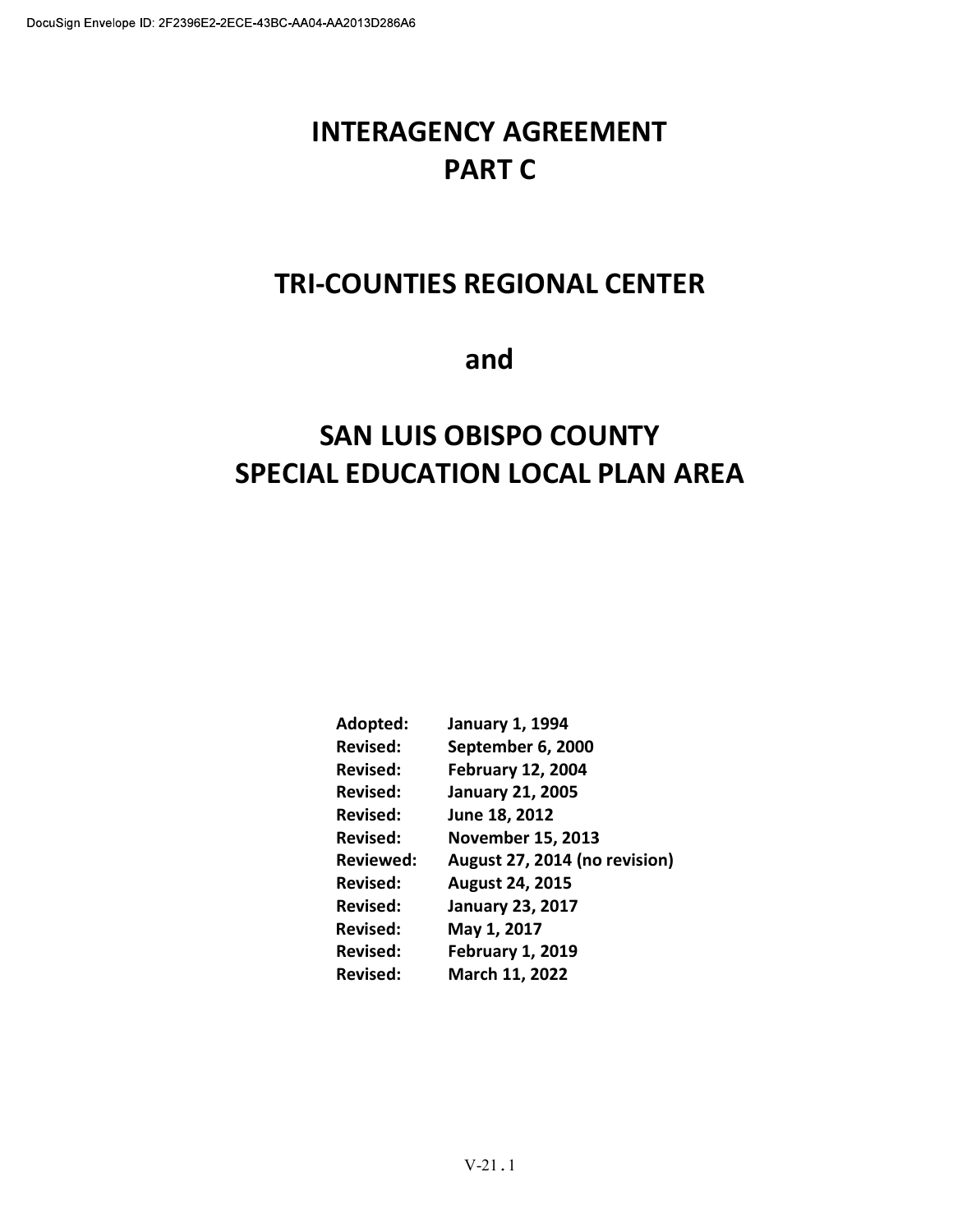# Tri-Counties Regional Center and San Luis Obispo County SELPA March 2022

## I. PURPOSE

The purpose of this Agreement is to describe selected operating procedures of Tri-Counties Regional Center (TCRC) and San Luis Obispo County Special Education Local Plan Area (SELPA) relating to the implementation of Part C of the Individuals with Disabilities Education Act (hereinafter referred to as "Part C of IDEA") and the implementing regulations. This Agreement will define the components necessary to ensure effective cooperation and coordination between the two agencies in respect to referral procedures, assessment procedures, Individualized Family Service Plan (IFSP), transition procedures, service coordination, provision of services, payor of last resort, procedural safeguards, surrogate parents, and dispute resolution. TCRC and SELPA are obligated by their respective contracts with the Department of Developmental Services (DSS) and California Department of Education (CDE) to make a good faith effort to develop and maintain an interagency agreement.

#### II. PARTIES

The parties to this Agreement are Tri-Counties Regional Center and San Luis Obispo County Special Education Local Plan Area. For the purposes of this agreement, the SELPA will delegate authority to San Luis Obispo County Office of Education (SLOCOE) to serve as the Local Education Agency (LEA for Part C).

#### III. TARGET POPULATION

This Agreement applies to activities and services performed on behalf of infants and toddlers, birth through two years of age, and their families, who are eligible for early intervention services under Part C of IDEA, as defined in California statute, regulations, and policies. California Early Intervention Services Act - California Government Code Title 14, Chapter 4, Section 95014 further defines the eligible population.

TCRC and SELPA shall be responsible for child find and public awareness activities related to their respective responsibilities to the groups of infants and toddlers that each agency is mandated to serve. Child find activities are coordinated through the Family Resource Center in collaboration with TCRC and SELPA.

#### IV. "PAYOR OF LAST RESORT"

## A. Financial Responsibility

TCRC and SELPA will operate within the provisions of the State Interagency Agreement executed between the DDS and the CDE of April, 2012. The pertinent sections of the State Interagency Agreement pertaining to "payor of last resort" are as follows: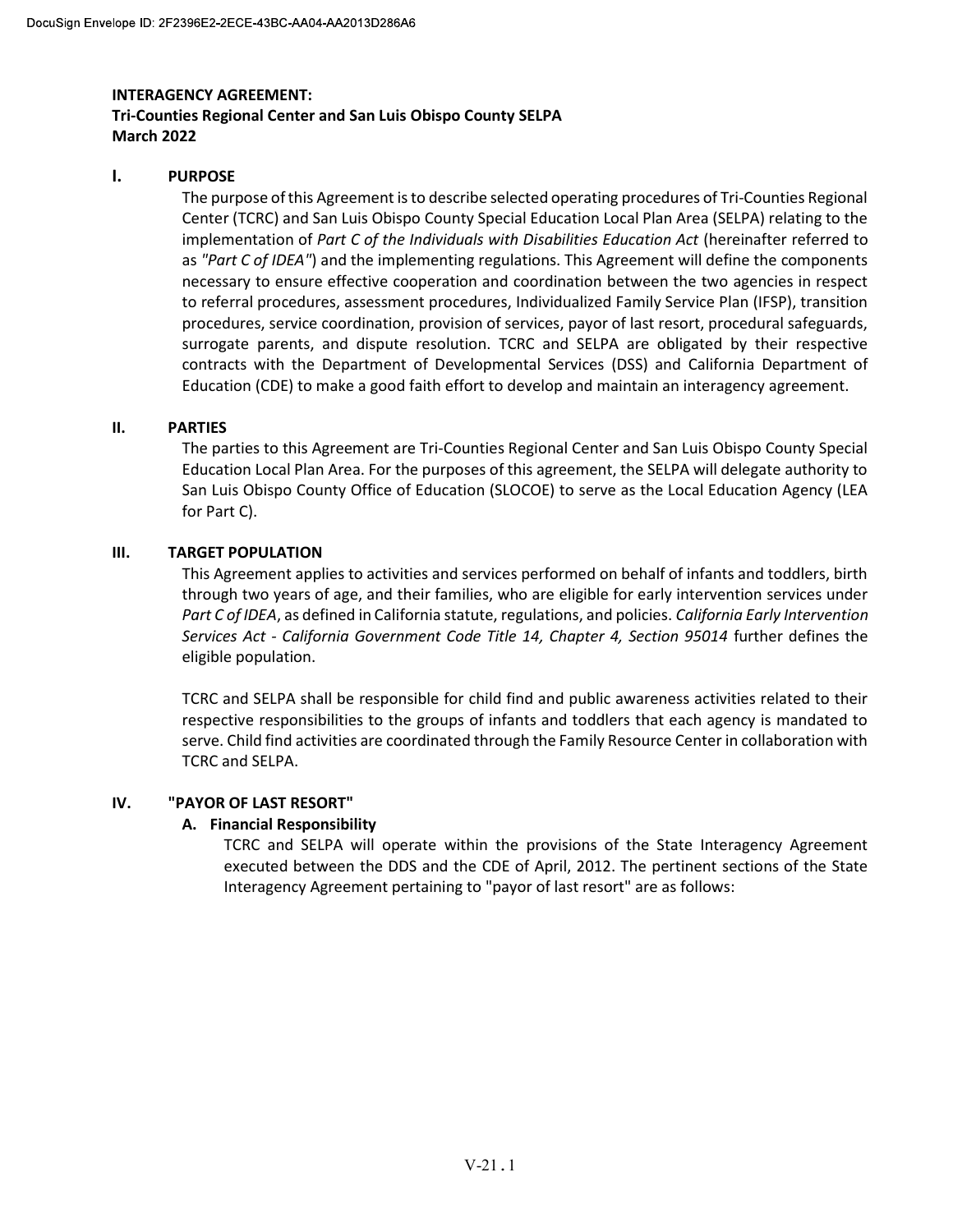# Tri-Counties Regional Center and San Luis Obispo County SELPA March 2022

- 1. Definition In accordance with Title 17, Section  $52000(b)(37)$ , the "payor of last resort" means TCRC or the LEA for Part C that is required to pay for early intervention services listed on the IFSP when third party payers or other agencies do not have an obligation to pay as required by Code of Federal Regulations (CFR) Title 34, Section 303.527 (Appendix B).
- 2. Tri-Counties Regional Center (TCRC) TCRC will be the "payor of last resort" for all Part C of IDEA eligible infants who are served by TCRC as defined by State law and policies and the annual State application. This includes infants who may be eligible for both TCRC and special education services. It will not include infants with solely low-incidence visual, hearing, or severe orthopedic impairment, or any combination thereof, who meet the criteria in Sections 56026 and 56026.5 of the California Education Code, and in the California Code of Regulations (CCR), Title 5, Subdivisions (a), (b), (d) or (e) of Section 3030 and Section 3031 (Appendix D).
- 3. Local Education Agency (LEA for Part C) For the purpose of providing services to this population, the County Office of Education serves as the LEA for Part C. The LEA for Part C will be the "payor of last resort" for those infants with solely low-incidence visual, hearing, or severe orthopedic impairment, or any combination thereof, who meet the criteria in the California Education Code, Sections 56026 and 56026.5 (Appendix C), and in the California Code of Regulations, Title 5, Subdivisions (a), (b), (d) or (e) of Section 3030 and Section 3031.
- 4. Dually Served For infants and toddlers and their families who are eligible to receive services from both TCRC and the LEA for Part C, TCRC shall be the agency responsible for providing or purchasing appropriate early intervention services that are beyond the mandated responsibilities of the LEA. The LEA for Part C shall provide special education services, as per California Education Code, Sections 564261.1-56426.4, up to its funded program capacity.

# B. Maintenance of Effort

Although TCRC is the designated "payor of last resort" for children jointly served by TCRC and SELPA, the LEA for Part C shall provide early intervention services to infants who meet both agencies' eligibility criteria provided the LEA does not exceed its 1980-81 mandates or its 1992-93 funded capacity, whichever is greater, as follows:

| 1980-81 Mandate | 1992-93 Funded Capacity           |
|-----------------|-----------------------------------|
| 2 infants       | 2.61 units x $14 = 31.31$ infants |

Once the LEA reaches its funded capacity, based upon the above criteria, TCRC will be responsible for providing early intervention services to all dually eligible infants. TCRC and LEA may contract for early intervention services beyond the funded capacity of maintenance of effort.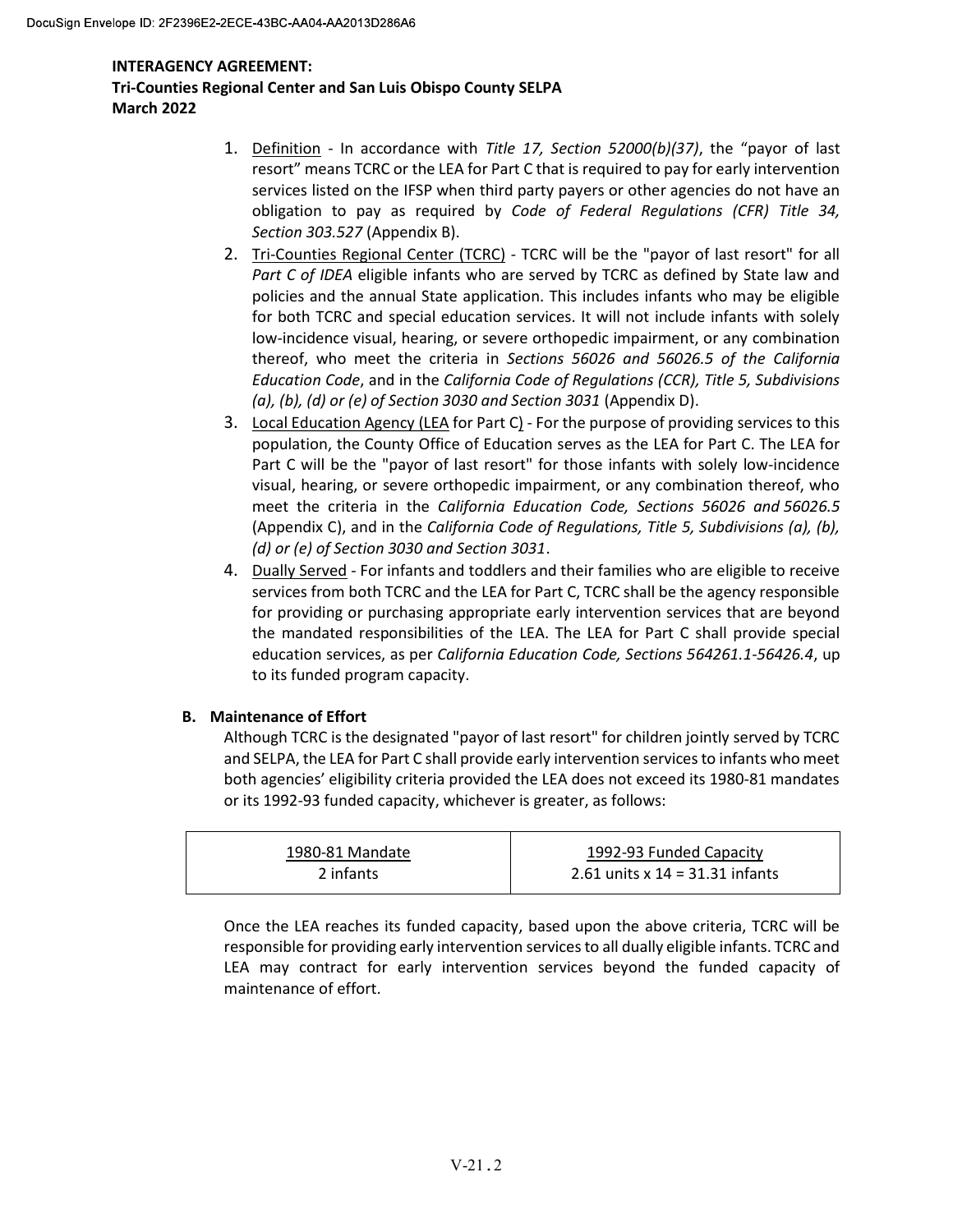## Tri-Counties Regional Center and San Luis Obispo County SELPA March 2022

| <b>SELPA</b>                                                                                                                   | <b>TCRC</b>                                                                                                                                                          |
|--------------------------------------------------------------------------------------------------------------------------------|----------------------------------------------------------------------------------------------------------------------------------------------------------------------|
| An LEA serving infants prior to October 1,<br>1993, will continue to serve non-categorical<br>infants at their 1980-81 numbers | If a child is determined to be no longer eligible<br>for Part C services, TCRC will discharge in<br>accordance with standard practice and<br>applicable regulations. |
| The LEA is under no obligation to continue<br>the Regional Center provided services prior<br>to the LEA referral.              | If the child is solely low incidence, TCRC will<br>refer the child to the LEA.                                                                                       |

By September 1st of each year, SELPA will notify TCRC of any changes in its funded capacity for the upcoming school year.

## V. PROGRAM IMPLEMENTATION POLICIES

## A. Referral Procedures

TCRC and SELPA agree to use the "Early Start Program Inquiry/Referral (ESPIR)" form as a common interagency initial screening and inquiry document. TCRC agrees to act as a single point of entry for Early Start infants and toddlers. LEA for Part C agrees to facilitate entry when it is in the best interest of the infant/toddler and family. TCRC and SELPA agree to begin the referral process when contacted by a parent or legal representative of an infant or toddler. A parent or legal representative must give consent prior to the exchange of information between agencies. The agency that receives the referral will notify the other agency. A copy of the ESPIR will be faxed, scanned, emailed and/or mailed to the second agency within 24 hours or by the next business day. The party to be notified of the referral at TCRC is the Services and Supports Manager (or designee). The party to be notified for SELPA is the coordinating administrator through the County Office of Education (or designee). Both agencies ensure availability for contact at all times during the year on all business days. TCRC agrees to notify the LEA for Part C when a referral of an infant or toddler with a solely low-incidence visual, hearing, or orthopedic impairment is received per this agreement.

All families referred to Early Start will be offered a referral to the local Family Resource Center, Parents Helping Parents. This will occur during the intake process.

## B. Evaluation Procedures

The determination of eligibility for an infant or toddler shall be made by qualified personnel of TCRC or LEA for Part C. The determination shall be made with the participation of the multidisciplinary team which includes the parent.

The agencies will decide at the time the referral is shared as to who will be responsible for the completion of the evaluation and assessment process. Ideally, a joint evaluation should be conducted. The lead agency will assign an interim service coordinator who is responsible for ensuring the completion of the initial IFSP. Factors to consider in determining who will complete the evaluation and assessment are listed as follows:

1. The nature of the parent(s)/family's concerns and needs of the child i.e., medical,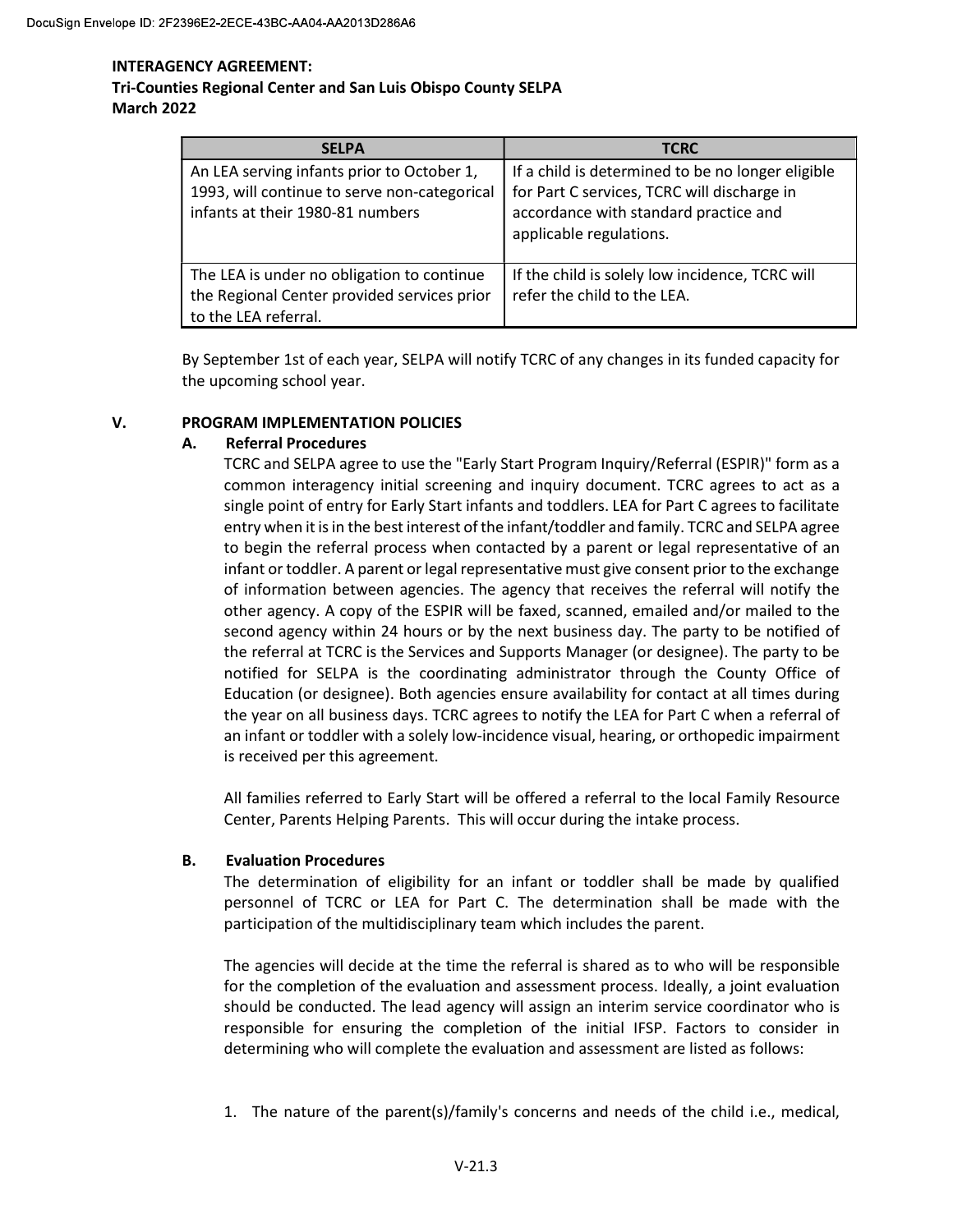Tri-Counties Regional Center and San Luis Obispo County SELPA March 2022

social, financial, developmental, etc.; and

- 2. The agency that is more likely to play a prominent role with the child and family; and
- 3. If the child is solely low incidence; and
- 4. The utilization of LEA for Part C maintenance of effort.

## C. Assessment Procedures

Assessment means written notice to parents and, with parental consent, the ongoing procedures used by appropriate qualified personnel throughout the period of an infant's/toddler's eligibility to identify the following:

- 1. The infant's/toddler's unique strengths, needs, and services to meet those needs;
- 2. The resources, priorities, concerns of the family, and the supports and services necessary to enhance the family's capacity to meet the developmental needs of their infant or toddler;
- 3. Family assessments shall be family directed and voluntary on the part of the family;
- 4. The initial evaluation and assessment must be completed within the 45 day timeline and address the following developmental areas: level of physical and motor development including vision, hearing, and health status; communication development; cognitive development; social/emotional development; and adaptive development.
- 5. If the evaluation completed by the LEA determines the child meets eligibility for services and the LEA has the capacity to provide all required services, the LEA will be given first consideration to provide services.

LEA for Part C will secure assessments for infants or toddlers with a solely low-incidence visual, hearing, or severe orthopedic impairment, or any combination thereof, and for dually served infants or toddlers to LEA for Part C funded program capacity. TCRC will secure assessments for infants or toddlers who are eligible for TCRC services. This may include infants or toddlers who are eligible for service from both agencies.

|                                                      | <b>SELPA</b>                                                                                                                                                                                                                                                            | <b>TCRC</b>                                                                                                                                                                                                                                                                     |
|------------------------------------------------------|-------------------------------------------------------------------------------------------------------------------------------------------------------------------------------------------------------------------------------------------------------------------------|---------------------------------------------------------------------------------------------------------------------------------------------------------------------------------------------------------------------------------------------------------------------------------|
| Eligibility                                          | All cases regarding children<br>suspected of being eligible for<br>services under Part C will be<br>referred to TCRC within 2 days of<br>identification.                                                                                                                | All cases regarding children<br>suspected of being eligible for<br>services under Part C will be<br>evaluated for eligibility services.                                                                                                                                         |
| <b>Solely Low</b><br><b>Incidence</b><br>Eligibility | The LEA is responsible for<br>providing services to solely low<br>incidence children birth to three<br>years of age. Low incidence<br>disabilities are defined as severe<br>disabling conditions that include<br>hearing impairments, vision<br>impairments, and severe | If solely low incidence eligibility<br>can be determined without TCRC<br>assessment, then TCRC will refer<br>directly to the LEA infant contact<br>person. If TCRC conducts<br>assessment, as soon as "solely<br>low incidence" eligibility is<br>determined, TCRC shall make a |

#### Eligibility Table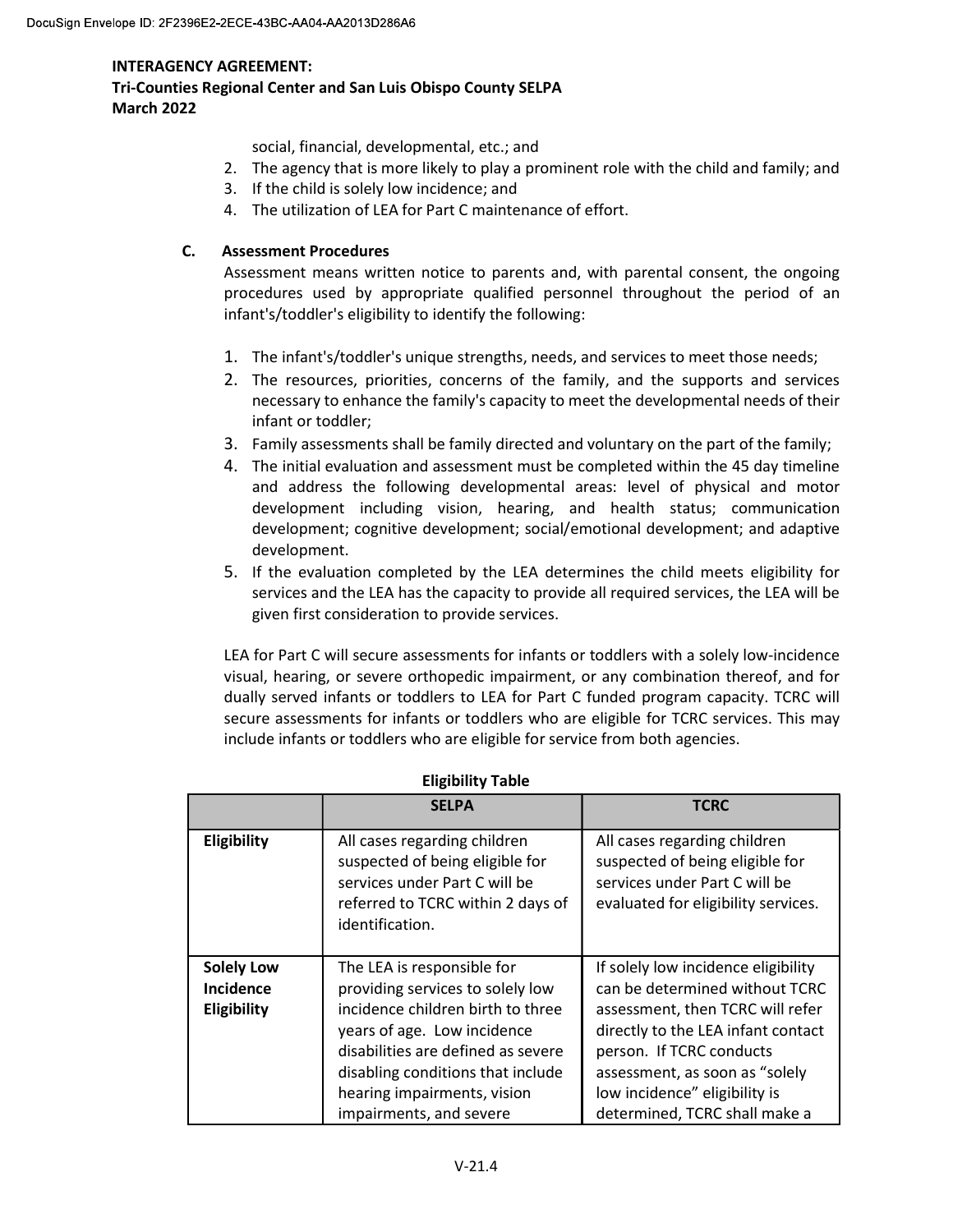# INTERAGENCY AGREEMENT: Tri-Counties Regional Center and San Luis Obispo County SELPA March 2022

|                        | orthopedic impairments, or any<br>combination thereof (E.C. 56425).                                                                                                                                                                                                                                                                                | referral to the LEA within two<br>business days. (Govt. Code<br>95000)                                                                                                                               |
|------------------------|----------------------------------------------------------------------------------------------------------------------------------------------------------------------------------------------------------------------------------------------------------------------------------------------------------------------------------------------------|------------------------------------------------------------------------------------------------------------------------------------------------------------------------------------------------------|
| Age 2-10+<br>referrals | If a newly referred child is 2<br>years, 10 months of age or more,<br>the LEA will accept the referral<br>for educational assessment. If<br>the child is older than 2-10 when<br>referred, the LEA will run a<br>typical 60 day timeline and will<br>not be required to meet the<br>requirement for transition by the<br>3 <sup>rd</sup> birthday. | If a newly referred child is 2<br>years, 10 months of age or more<br>and is referred to TCRC, then<br><b>TCRC</b> shall refer (with parental<br>consent) to the LEA for an<br>educational assessment |

# D. Individualized Family Service Plans

Both parties to this Agreement will participate in the multi-agency IFSP meeting for any infant/toddler served by the two agencies. The initial IFSP will be completed within 45 days of the receipt of the referral. IFSP format and content will comply with Part C of IDEA and California Early Intervention Services Act - California Government Code Title 14, Chapter 5. The agencies will use a common IFSP form. Both parties must agree to any modifications made to this form. The form will be reviewed subject to request if modifications are necessary. The LEA for Part C requires a 365 day annual timeline per Education Code and requires collaboration and planning prior to any scheduling to ensure compliance with timelines.

An IFSP meeting must be conducted annually to evaluate the IFSP for the child and the child's family. When working with the LEA for Part C, all annual IFSPs must be held within 364 days from the last IFSP. A review of the IFSP for the child and the child's family must be conducted every six months or more frequently if conditions warrant. The review may be carried out by a meeting or by another means that is acceptable to the parent and other participants.

Any changes made to the IFSP must be documented on the plan and a copy must be sent to the other agency for their records No agency or multidisciplinary team, including any agency listed in California Early Intervention Services Act - California Government Code Title 14, Chapter 3, Section  $95012(a)$ , shall presume or determine eligibility, including services, for any other agency.

Both agencies agree to participate in the development of the IFSP for infants and toddlers and their families who are served by the other agency. When required on the IFSP, provision of services during periods of school vacations will be made. The agency's representative attending the IFSP meetings will have the authority to sign the IFSP document for their respective agency.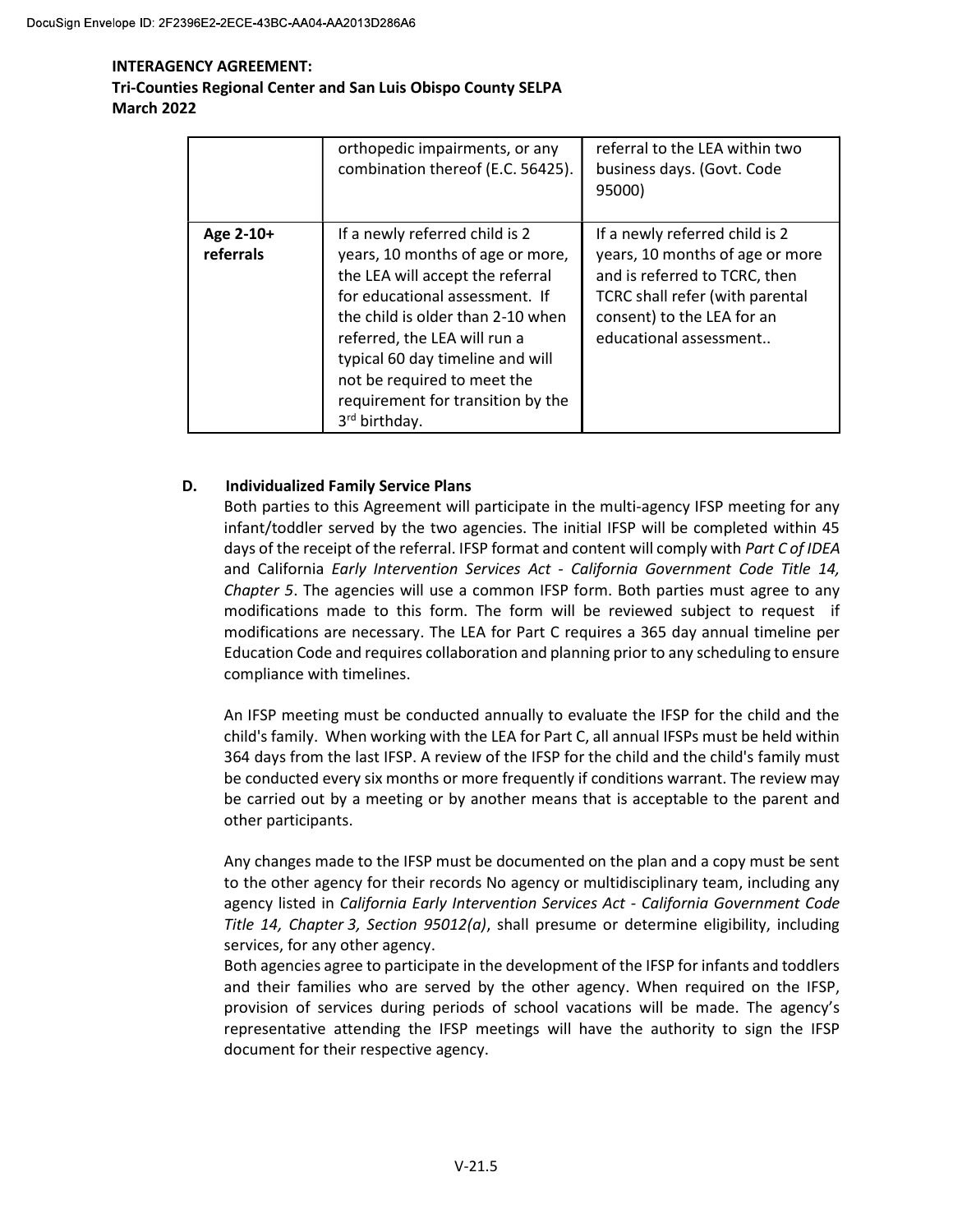## Tri-Counties Regional Center and San Luis Obispo County SELPA March 2022

## E. Interpreters

The IFSP will be conducted in the family's preferred language. LEA for Part C will provide interpreters at IFSP meetings for families of infants or toddlers with a solely low-incidence visual, hearing, or severe orthopedic impairment, or any combination thereof and for dually served infants or toddlers to LEA for Part C funded program capacity. TCRC will provide interpreters at IFSP meetings for families of infants or toddlers who are eligible for TCRC services, but not dually served.

## F. Service Coordination

It is agreed that the agency which initiates the evaluation with the family assumes the role of Interim Service Coordinator until the IFSP Service Coordinator is identified at the initial IFSP meeting.

Service coordination means the activities carried out by a service coordinator to assist and enable an eligible infant/toddler and family to receive the rights, procedural safeguards, and services authorized. Service coordination by qualified personnel is also an early intervention service and it must be provided under public supervision. The role of the service coordinator under Part C of IDEA is to facilitate implementation of the IFSP and to coordinate services with other agencies and persons. Qualified service coordinators are defined as being knowledgeable about eligible infants and toddlers, Part C of IDEA, California Early Intervention Service Act, nature and scope of services, and purchase of services policies of TCRC and/or SELPA.

## G. Services

If the child has solely low incidence disabilities, then the LEA for Part C will serve unless otherwise agreed upon.

# H. Transition Procedures (IFSP)

All children receiving Early Start services are potentially eligible for special education and related services at age three and will be referred for assessment to the LEA to make that determination. The purpose of transition is to begin planning for service options as the child with exceptional needs approaches age three. The child who is served by either the LEA or Regional Center shall have the benefit of transition planning from the infant services program to the preschool services operated under Part B of the Individuals with Disabilities Act. The Service Coordinator shall notify the LEA where the toddler resides that there will be a transition planning conference/IFSP, requiring attendance of an LEA representative to establish a transition plan in the IFSP not fewer than 90 days and not more than 9 months prior to the toddler's third birthday in accordance with 34 CFR 303.209 and 303.344.

During the TPC/IFSP, the LEA designee shall participate in the discussion of the transition steps as part of the IFSP including:

- $\bullet$ Assessment process
- Timelines
- Eligibility criteria
- IEP meeting process
- Review possible preschool program and service options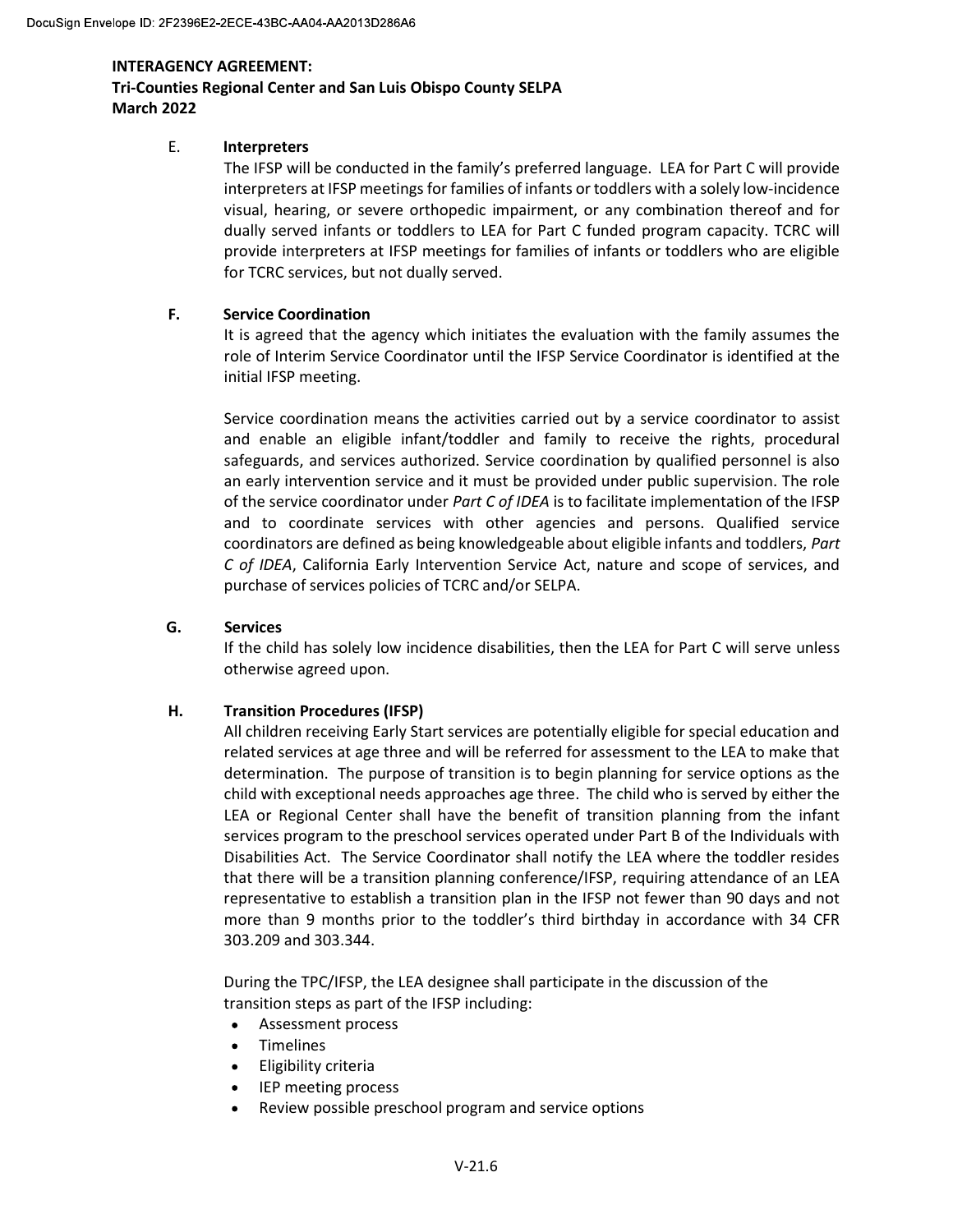Tri-Counties Regional Center and San Luis Obispo County SELPA March 2022

> Suggest a notification/ referral date at least 90 days prior to the child's third  $\bullet$ birthday

During the TPC/IFSP, the service coordinator shall facilitate discussion of the transition process as part of the IFSP. Service coordinator will update and document:

- Present levels of development
- Resources, priorities, and concerns
- Review of progress on outcomes and continuing services  $\bullet$
- Transition services and activities the IFSP team identifies as needed
- Identify a notification/ referral date of at least 90 days prior to the child's third birthday
- Obtain written parental consent for additional information to be sent to the LEA at the time of referral beyond name, birth date, and parental contact information

Service coordinator will provide a copy of the TPC/IFSP to the LEA 34 CFR 303.209 and 303.344.

TCRC and SELPA agree that transition planning is an ongoing interagency process that begins with the determination of eligibility for early intervention services. The child's transition from current programs and services into (a) new program(s) requires adjustments by the child and family and cooperation among the agencies that provide these programs. The written IFSP Transition Plan should include community program options, the necessary evaluations, assistance for families in evaluating and accessing programs/services and communication between team members to ensure that the child and family are well prepared for the transition. The transition plan will include steps to prepare the child for changes in service delivery, including steps to help the child adjust to and function in a new setting. These steps may include supporting visitation, participation, and observation within the potential settings.

LEA for Part C will develop and implement Transition Plans for infants or toddlers with a solely low-incidence visual, hearing, or severe orthopedic impairment, or any combination thereof, and for dually-served infants or toddlers to LEA's funded program capacity. TCRC will develop and implement Transition Plans for infants or toddlers who are eligible for TCRC services. TCRC also will be responsible for contacting District of Special Education Accountability when appropriate to participate in the toddler's Transition Plan meeting with the family.

| Age                | <b>SELPA</b>                                                                                                     | <b>TCRC</b>                                                                                                                                                       |
|--------------------|------------------------------------------------------------------------------------------------------------------|-------------------------------------------------------------------------------------------------------------------------------------------------------------------|
| Bν<br>January 31st | The LEA requests a list that includes<br>the number of students, their<br>birthdays, and general area (zip code) | TCRC will send a list that includes the<br>number of students, their birthdays,<br>and general area (zip code)                                                    |
| 2-3 to 2-9         | The LEA designee shall confirm<br>receipt of invitation and attend the<br>TPC/IFSP between 2-3 and 2-9.          | The service coordinator shall identify<br>mutually agreeable dates, times, and<br>locations at least 2 weeks in advance<br>and send the written invitation to the |

#### Transition Timelines for Part C to Part B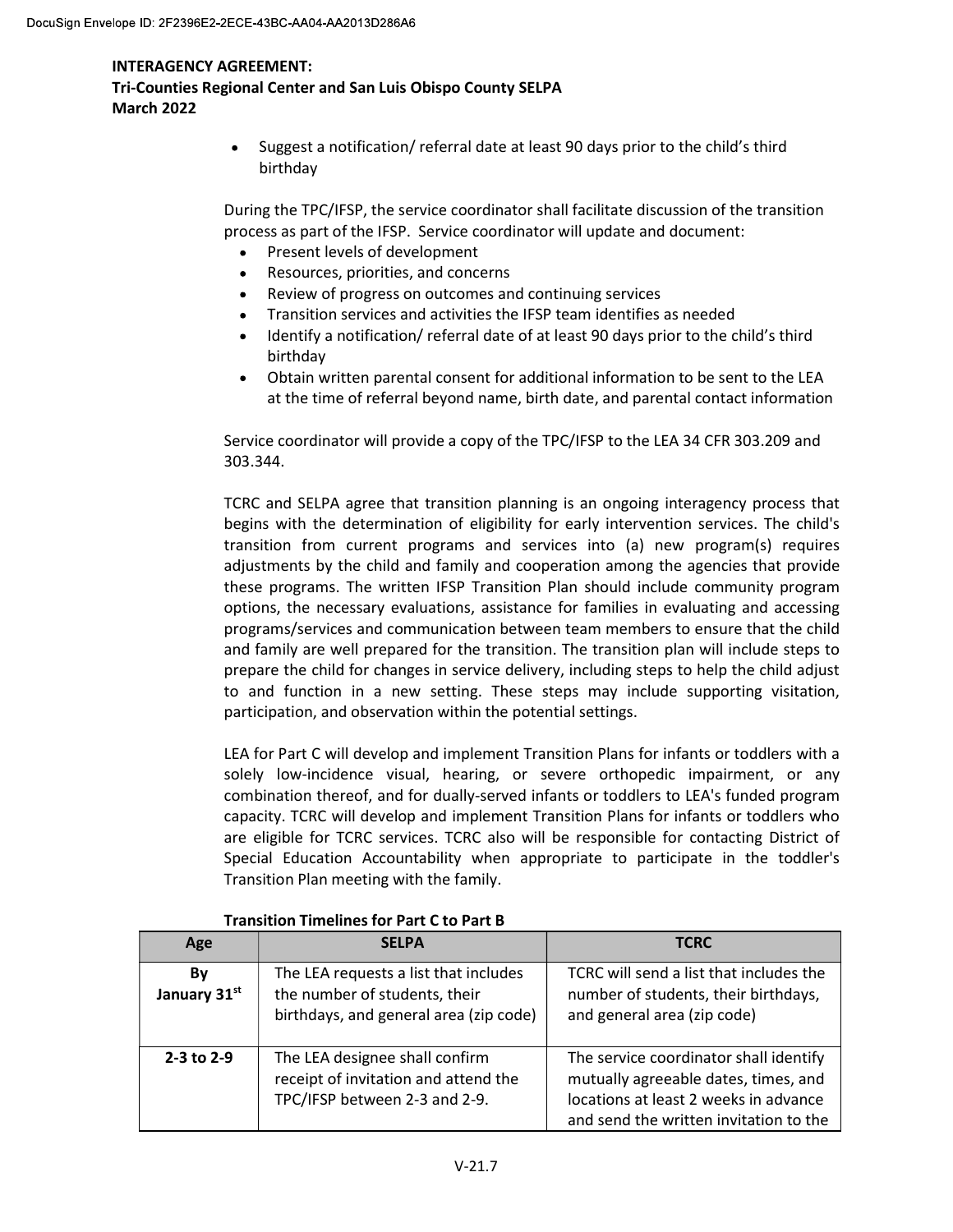# INTERAGENCY AGREEMENT: Tri-Counties Regional Center and San Luis Obispo County SELPA March 2022

|                                             |                                                                                                                                                                                                                                                                                                                         | LEA and parent for the TPC/IFSP<br>between 2-3 and 2-9.                                                                                                                                                                                                                                                                                                                                                                                                                                 |
|---------------------------------------------|-------------------------------------------------------------------------------------------------------------------------------------------------------------------------------------------------------------------------------------------------------------------------------------------------------------------------|-----------------------------------------------------------------------------------------------------------------------------------------------------------------------------------------------------------------------------------------------------------------------------------------------------------------------------------------------------------------------------------------------------------------------------------------------------------------------------------------|
| <b>Referral for</b><br>Part B<br>2-6 to 2-9 | The LEA will notify TCRC of the date<br>the notification/referral is received                                                                                                                                                                                                                                           | <b>TCRC will send the</b><br>notification/referral as discussed at<br>the TPC/IFSP and no later than 90<br>days prior to the child's third<br>birthday, which will include:<br>Name, date of birth, and parent<br>$\bullet$<br>contact information<br>Referral may include other<br>$\bullet$<br>information with parent<br>consent<br>If a child has a summer birthday, then<br>TCRC will make every effort to send<br>the notification/referral before the<br>end of the school year. |
| <b>Assessment</b><br>for Part B             | Upon receipt of the<br>notification/referral the LEA will<br>send the assessment plan within 15<br>days to the parents for signature.<br>The LEA will, with parent/guardian<br>consent, assess the child as needed<br>and make program<br>recommendations as appropriate.                                               | TCRC will notify current program(s)<br>service providers of referral to the<br>LEA.                                                                                                                                                                                                                                                                                                                                                                                                     |
| <b>IEP Planning</b><br>2-9 to 2-11          | The LEA will schedule an initial IEP<br>team meeting to include parent/<br>guardian, TCRC service coordinator<br>(with parent permission), and all<br>other appropriate personnel. If the<br>child is eligible, the IEP will be<br>developed before the child's 3rd<br>birthday and implemented on the 3rd<br>birthday. | TCRC service coordinator may attend<br>the IEP meeting, with<br>parent/guardian consent.<br>The final IFSP may be held<br>concurrently with the initial IEP<br>team meeting.<br>TCRC will clarify any ongoing role<br>for the Service Coordinator.                                                                                                                                                                                                                                      |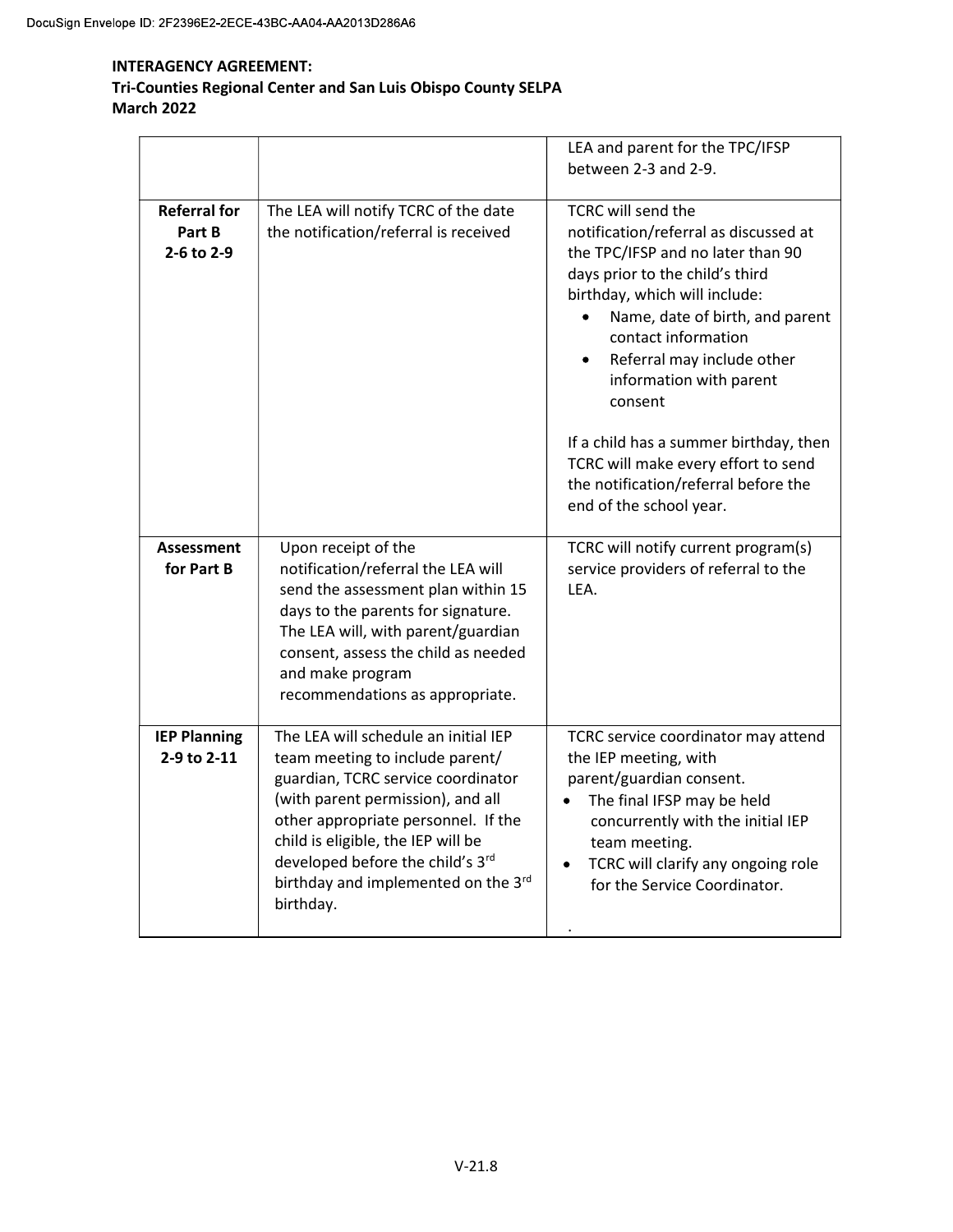# Tri-Counties Regional Center and San Luis Obispo County SELPA March 2022

## **I.** Case Management/Service Providers

TCRC and SELPA agree to follow the transfer procedures as outlined in Title 17, Chapter 2, Section 52111. Transfers occurring from regional center (RC) to local education agency (LEA), LEA to LEA, LEA to RC, and RC to RC, should be completed as soon as possible and delays avoided. Upon receipt of evaluation and assessment materials, an IFSP will be completed within established timelines.

When a child served by another vendor of TCRC requires one or more services from the LEA and the LEA has the capacity to provide all services required, TCRC will consider transferring all required services to the LEA.

 RCs and LEAs will use existing information whenever possible to determine continued eligibility and services.

## VI. PROCEDURAL SAFEGUARDS/DUE PROCESS

Both parties will abide by the Procedural Safeguards as outlined in IDEA and accompanying regulations. TCRC and the LEA for Part C agree to provide copies of parental rights to families when indicated in the law and upon parent request. TCRC and the LEA for Part C agree to inform each other when an appeal is initiated on behalf of an infant or toddler.

TCRC and the LEA for Part C recognize the importance and value to infants and toddlers and their families of promptly using informal means to resolve issues. When issues arise TCRC and the LEA for Part C will encourage families to use the Family Resource Center and/or Alternative Dispute Resolution (ADR). When disputes arise both parties agree to refer families to the Parents Helping Parents and/or to the SELPA to encourage the use of the ADR process when appropriate.

Both parties recognize that selection of the ADR process does not preclude the family's right to request formal Due Process and that families may have disagreements with TCRC, SELPA and/or the LEA for Part C, where the ADR process does not work or which require use of the formal due process procedures. In disputes relating to identification, evaluation, assessment, placement, or services for an infant or toddler, a parent may request a mediation conference and/or a due process hearing.

Requests for a mediation conference and/or due process hearing shall be in writing and filed on a Due Process Mediation and Hearing Request Form DS1802 with the Office of Administrative Hearings. This form will be provided to families upon request by the TCRC or the LEA for Part C. In lieu of the Request Form, families may submit a letter of request for due process which contains all the pertinent information and is signed by the requesting family member.

## VII. SURROGATE PARENTS

TCRC, SELPA, and LEA for Part C agree to collaborate in the recruiting, training, and appointing of surrogate parents (volunteers). With volunteers' consent, LEA for Part C will share with TCRC names of surrogate parents from the existing list. A surrogate parent will be appointed by TCRC and/or LEA when no parent can be identified; or after reasonable effort, the whereabouts of a parent cannot be discovered; or the infant/toddler is a ward of the court and/or the family has had their educational rights removed by a court of law. A surrogate parent may represent the child in all matters related to the evaluation and assessment of a child, the development and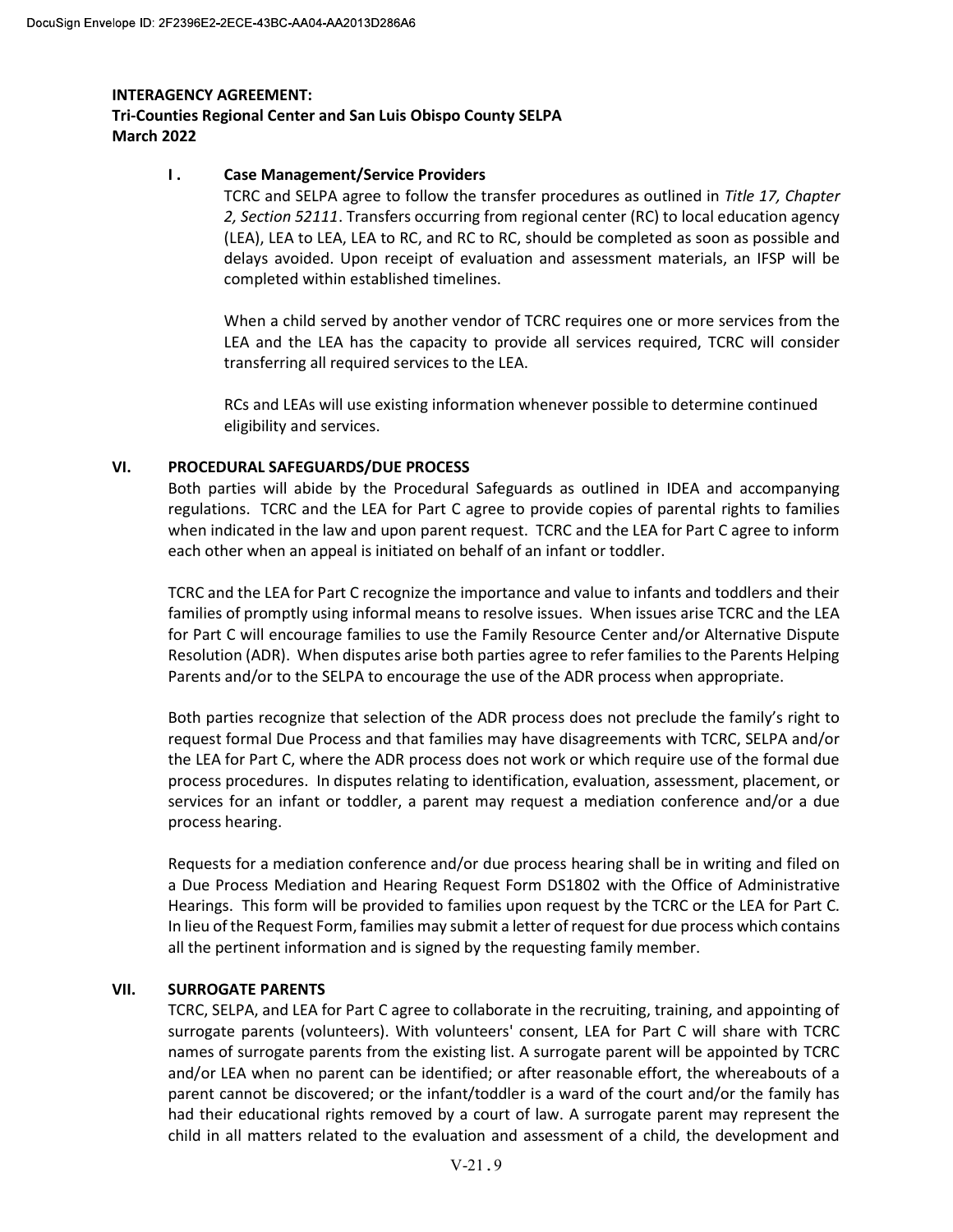# Tri-Counties Regional Center and San Luis Obispo County SELPA March 2022

implementation of the child's IFSP and periodic reviews, the ongoing provision of early intervention services, requesting mediation or due process hearings, transition planning, and any other early intervention service under Part C of IDEA.

The agency that assigns a surrogate parent to an individual child shall also be responsible for ensuring that the surrogate has no interest that conflicts with the interests of the infant or toddler he or she represents, ensuring that the surrogate has knowledge and skills that ensure adequate representation of the infant or toddler, and ensuring that the surrogate parent is not an employee of any regional center, LEA, or service provider involved in the provision of early intervention services to the infant or toddler.

## VIII. DISPUTE RESOLUTION

TCRC and SELPA/LEA for Part C agree to work cooperatively to minimize interagency disputes and when such disputes occur, both agencies will seek a speedy resolution. When disputes do occur both parties agree:

- 1. To follow the process outlined below, and
- 2. That nothing in these dispute resolution procedures precludes a family or agency from initiating due process or complaint procedures.

Both parties agree when local disputes occur between TCRC and SELPA/LEA for Part C that the following procedure will be followed:

- 1. Initially, every attempt will be made to resolve the dispute as soon as possible by the individuals involved.
- 2. If initial efforts to resolve the dispute fail, both parties agree to meet at the appropriate administrative level.
- 3. When TCRC and LEA for Part C have a dispute that cannot be resolved between them, after informing the other party's lead administrator, they may do any of the following:
	- a. Request in writing mediation/facilitation from a mutually agreed-upon resource;
	- b. Request technical assistance from California Department of Education (CDE) and/or Department of Developmental Services (DDS).
- 4. If resolution cannot be reached within 120 calendar days, the issue will be referred to CDE and DDS for a State-level review and resolution.

## IX. STATUS OF SERVICE DURING A DISPUTE

During the pendency of a dispute, a child must continue to receive the early intervention services currently being provided in accordance with an IFSP. TCRC and LEA for Part C agree that services will not be delayed or denied because of disputes regarding financial or other responsibilities. If the dispute involves initial early intervention services, the child must receive the early intervention services identified and agreed to in the IFSP.

Nothing in these dispute resolution procedures shall preclude a parent or an agency from initiating due process in accordance with Code of Federal Regulations (CFR) Title 34, Sections 303.420-303.425, and Title 17, Sections 52172-52174 or complaint procedures in accordance with California Code of Regulations, Title 34, Sections 303.510-303.512 and Title 17, Sections 52170 and 52171.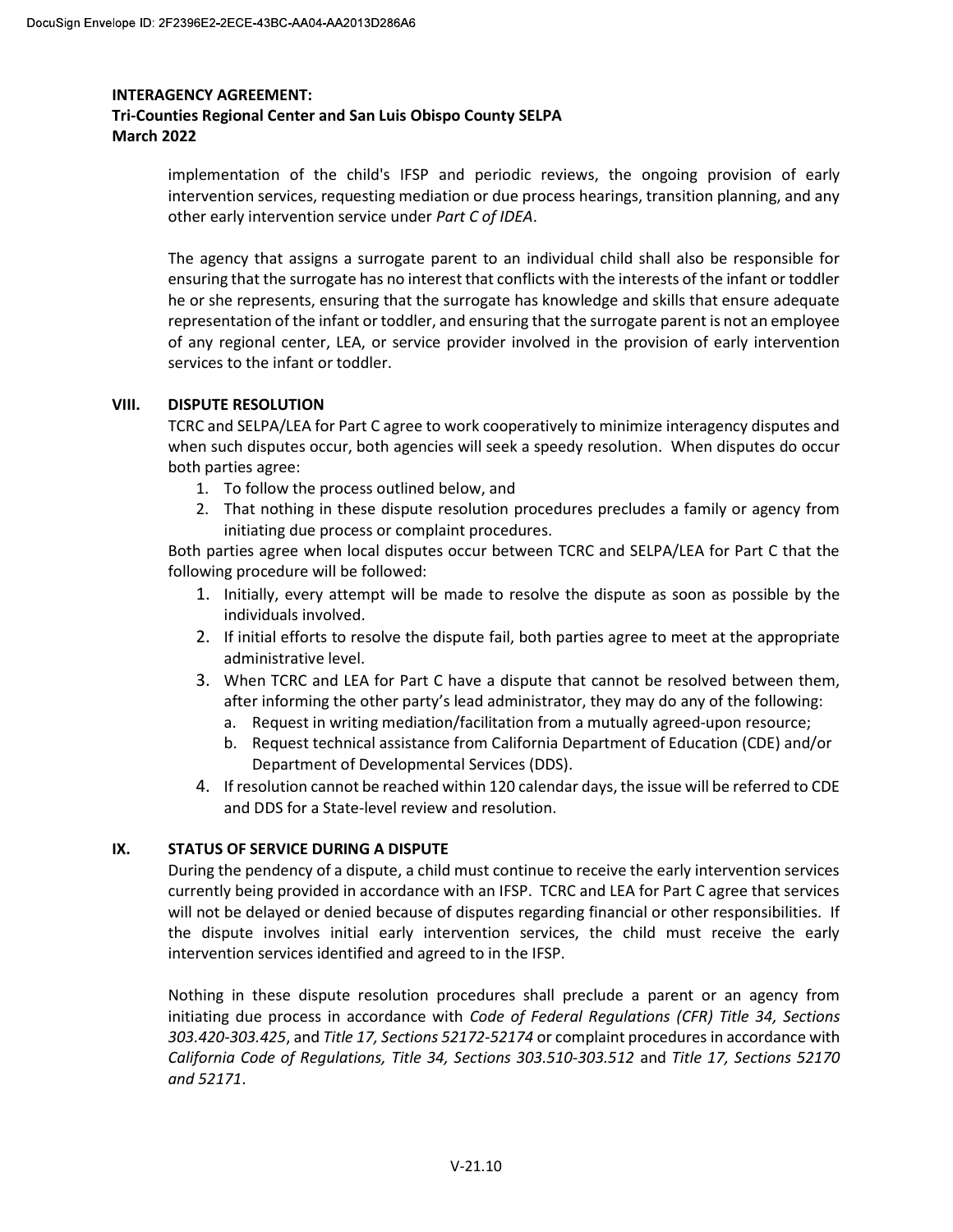# Tri-Counties Regional Center and San Luis Obispo County SELPA March 2022

# X. TRAINING

TCRC and LEA for Part C agree to participate in collaborative meetings with staff regarding Part C of IDEA. Joint meetings may be held when new procedures are developed or this Agreement is substantially modified. Both agencies agree to share information about conferences or workshops pertinent to Part C of IDEA. Staff will be informed of the contents of this Agreement. TCRC and SELPA agree to collaborate on group workshops for families.

# XI. LOCAL INTERAGENCY COORDINATION

- A. TCRC's Director of Services and Supports or designee and LEA's Part C Director or designee will participate in the local interagency coordination group. This forum, exclusive to TCRC and the LEA, will be used to share information regarding agency procedures, funding concerns, planning interagency training, child-find and outreach activities, and other matters that may affect services to eligible infants and toddlers and their families. The forum also may be used for discussions regarding new and/or needed resources and identification of gaps in services.
- B. TCRC as the initial point of determination of eligibility and service needs agrees to refer for service all eligible children and families to the LEA for Part C during periods of time when the LEA for Part C is below their capacity prior to selecting vendorized services. The LEA for Part C agrees to provide referred eligible children appropriate services in appropriate settings. In specific cases when either party is unable to follow the practices set forth in this section, they will notify the local interagency coordinating group (see XI A above) within 24 hours of the inability to comply.

# XII. TERMS AND REVIEW OF AGREEMENT

This Agreement will be in effect upon approval of both agencies' appropriate representatives. The agreement will be revised by September  $1<sup>st</sup>$  of each year thereafter and will remain in effect barring the need for substantial modifications. TCRC's Director of Services and Supports or designee and SELPA Director or designee will initiate the annual review of this agreement.

It is our plan to review this Agreement and make changes as necessary or as required by new legislation. No additions, deletions, or modifications may be made to this Agreement without the joint, written approval of the parties to the Agreement.

This document is in effect until replaced by a revised interagency agreement signed by all parties.